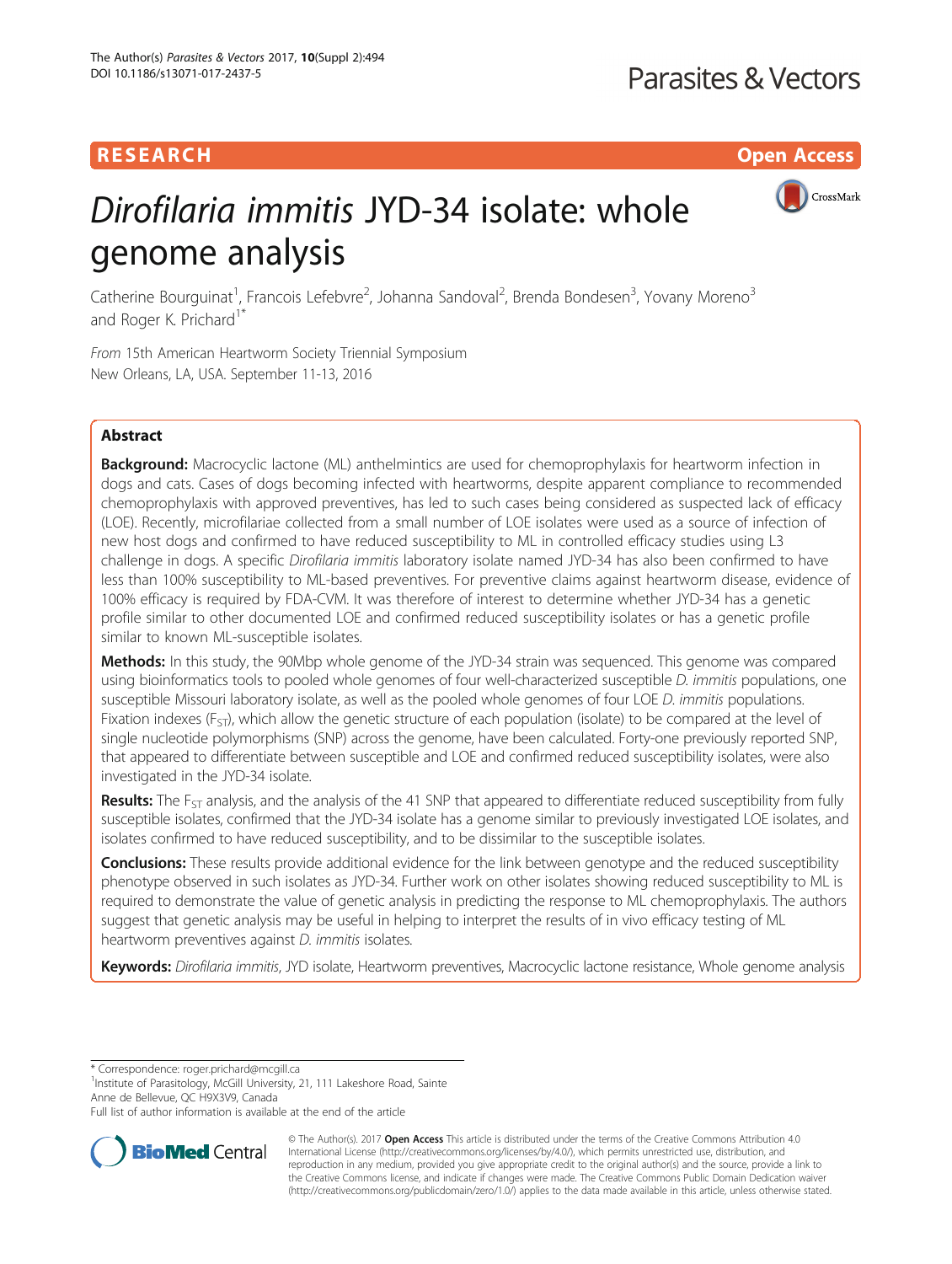## Background

Dirofilaria immitis is the causative agent of heartworm disease in dogs and cats [\[1](#page-5-0)]. Macrocyclic lactone (ML) anthelmintics are used for chemoprophylaxis against heartworm infection in companion animals [[2](#page-5-0)]. Cases of dogs becoming infected, despite apparent compliance to recommended chemoprophylaxis with approved preventives, has led to suspected lack of efficacy (LOE) [[3](#page-5-0)]. Recently, microfilariae (MF) collected from a small number of LOE isolates, after development in mosquitoes to L3 larvae, were used to infect new host dogs and the isolates confirmed to be resistant to ML prophylaxis in controlled efficacy studies in dogs challenged with the L3 larvae [[4](#page-5-0), [5](#page-5-0)]. D. immitis JYD-34 was originally isolated from the field and taken into the laboratory by TRS Labs Inc. (Athens, Georgia, USA) where it was subsequently found to have less than 100% susceptibility to 3 ML-based preventives [\[5, 6\]](#page-5-0). For claims for prevention of heartworm disease, evidence of 100% efficacy is required by the US Food and Drug Administration ([https://www.fda.gov/ucm/groups/fdagov-public/@fdagov](https://www.fda.gov/ucm/groups/fdagov-public/@fdagov-av-gen/documents/document/ucm052652.pdf)[av-gen/documents/document/ucm052652.pdf](https://www.fda.gov/ucm/groups/fdagov-public/@fdagov-av-gen/documents/document/ucm052652.pdf)). In previous studies [\[5](#page-5-0)], it was found that a number of LOE isolates and isolates confirmed in efficacy studies to be resistant, had different genetic profiles to susceptible isolates. It was therefore of interest to determine whether JYD-34 has a genetic profile similar to the LOE and resistant isolates previously analyzed or has a genetic profile similar to the previously analyzed ML-susceptible isolates [[5](#page-5-0)].

#### Methods

## Samples – DNA extraction – Sequencing

The JYD-34 pool of MF was provided by TRS Labs Inc. (Athens, Georgia, USA). JYD-34 D. immitis was originally isolated in 2010 in a heartworm-positive dog from Illinois. The original dog had no known history of treatment with ML products. D. immitis MF were purified from whole canine blood using a protocol previously described [\[7](#page-5-0)]. DNA was isolated using the DNeasy extraction kit (Qiagen) following the manufacturer's instructions. DNA integrity was verified by electrophoresis on a 0.8% agarose gel, and its purity was assessed by measuring the OD ratios at 260/ 280 nm and 260/230 nm. Frozen DNA was shipped to the Beijing Genomics Institute ([www.bgi.com](http://www.bgi.com)) for whole genome sequencing. DNA was then fragmented randomly. After electrophoresis, DNA fragments of desired length were gel purified. Adapter ligation and DNA cluster preparation were performed and subjected to Solexa sequencing [[8](#page-5-0)–[10\]](#page-5-0) for next- generation sequencing using the Illumina HiSeq™ 2000. To minimize the likelihood of systematic bias in sampling, two paired-end libraries of the same DNA pool sample with insert size of 500 bp were prepared and were then subjected to whole-genome sequencing to generate 90-bp-paired-end reads. The four FASTQ files generated were sent to McGill University for analysis.

## BAM file for JYD-34

Reads were trimmed from the 3-prime-end to generate a Phred quality score [\[11, 12\]](#page-5-0) of at least 30. Illumina sequencing adapters were removed from the reads, and all trimmed reads were required to have a length of at least 50 bp. Trimming and clipping were performed using [Trimmomatic](http://www.usadellab.org/cms/index.php?page=trimmomatic) software ([http://www.usadellab.org/cms/](http://www.usadellab.org/cms/?page=trimmomatic) [?page=trimmomatic\)](http://www.usadellab.org/cms/?page=trimmomatic) [[13\]](#page-5-0). Any DNA read from Canis familiaris were removed from the data. The filtered reads were aligned to the nDi.2.2.D. immitis genome ([http://www.nematodes.org/genomes/dirofilaria\\_immitis/](http://www.nematodes.org/genomes/dirofilaria_immitis) ). Each readset was aligned using BWA ([http://bio-bwa.](http://bio-bwa.sourceforge.net) [sourceforge.net](http://bio-bwa.sourceforge.net)/) [\[14](#page-5-0)], which created a Binary Alignment Map file (BAM).

## Comparison of genomes between different D. immitis isolates

PoPoolation 2, adapted for analysis of pooled samples [\[15](#page-5-0), [16](#page-5-0)], was used. A mpileup file was generated with a minimum quality score of Q20 using BAM files from the JYD-34 genome, and from susceptible and LOE isolates from Bourguinat et al. (2015) that included data pooled from four susceptible isolates (Missouri laboratory isolate, maintained at TRS Labs since 2000; Gran Canaria field isolate; Grenada field isolate; Italy field isolate) and from four LOE field isolates (Mechanicsville [Virginia], New Orleans [Louisiana], Haywood County [Tennessee] and Monroe [Louisiana]) and separately from the susceptible Missouri laboratory isolate (from TRS Labs). A subsequent synchronized file was generated following PoPoolation 2 directives.  $F<sub>ST</sub>$  or fixative index was calculated on each single nucleotide polymorphism (SNP) in the genome, based on the synchronized file. The criteria for  $F_{ST}$  calculation were set with a minimum nucleotide count of six, a minimum and maximum read coverage of 30 and 10,000, respectively. The distance between two populations (Susceptible versus JYD-34, Susceptible versus LOE, Missouri versus JYD-34, Missouri versus LOE and JYD-34 versus LOE) was calculated as the mean  $F_{ST}$  value for all SNPs. Clustering was assessed based on filtered SNPs using various minimal  $F_{ST}$  thresholds ranging from 0 to 0.9 where  $F_{ST} = 0$  means no divergence between two population and  $F_{ST} = 1$  complete divergence. Dendrograms were built to visualize distance between pop-ulations using R [\(https://www.r-project.org](https://www.r-project.org)/) and  $F_{ST}$ means as distances.

## Comparison of D. immitis populations using SNP previously reported

Forty-one SNP previously reported [\[5\]](#page-5-0) were investigated. The program BVA Tools ([https://bitbucket.org/mugqic/](https://bitbucket.org/mugqic/bvatools/src) [bvatools/src\)](https://bitbucket.org/mugqic/bvatools/src) was used to extract, from the JYD-34 BAM file, the nucleotide counts at each of the 41 SNP of interest. The default quality score used was Q10. The nucleotide counts were assimilated to the allele counts, and allele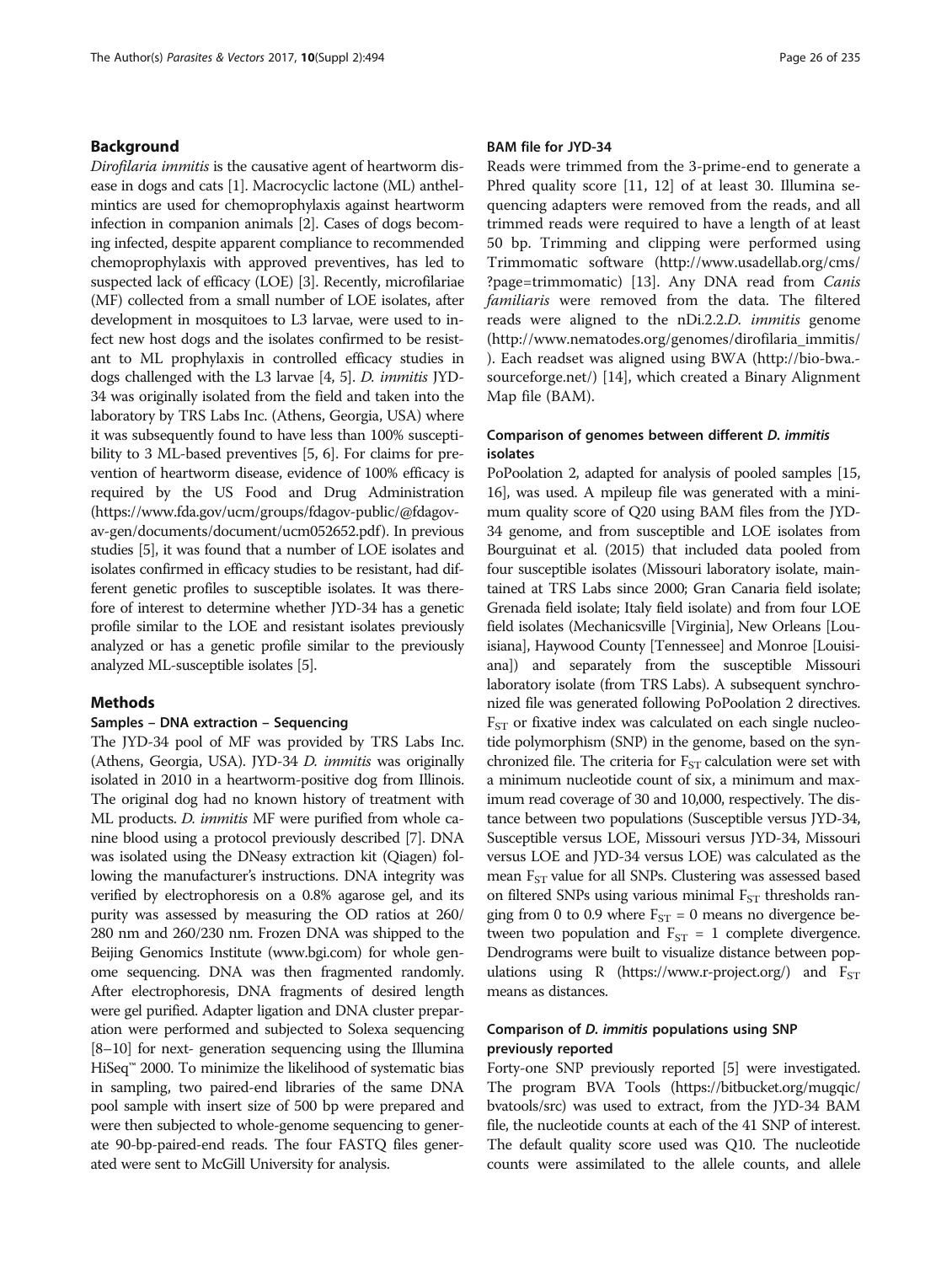frequencies were calculated. Allele frequencies for the susceptible (SUS), LOE and resistant (RES) populations were retrieved from the genotype frequencies published [[5](#page-5-0)].

## Results

## Comparison of genomes between different D. immitis isolates

Ninety-four percent of the JYD-34 genome had a depth of read sequencing of  $\geq 50 \times$ , which was similar to the data available for the Missouri isolate genome (TRS) and for the pooled genomes of susceptible isolates. In comparison, 81 % of the LOE genomes had a depth of read sequencing of  $\geq 30 \times$ .

Based on the criteria used,  $F_{ST}$  values were calculated for 1,602,214 SNP over the whole nDi.2.2.D. immitis genome (~90 Mb), for each possible comparison between populations. Means  $F_{ST}$  values between populations are illustrated in Fig. 1. The divergence between Susceptible and LOE populations was the highest ( $F_{ST}$  mean = 0.03). Divergence was also observed between susceptible populations and the JYD-34 isolate, as well as between the Missouri (susceptible) isolate and the JYD-34 isolate. Interestingly, population divergence was the lowest between the LOE populations and the JYD-34 isolate  $(F_{ST}$ mean = 0.01). When thresholds for  $F_{ST}$  values were stringently set, we were able to understand better the genomic divergence between the populations. The dendrograms that represented the mean  $F_{ST}$  distance



matrix with 10 different  $F_{ST}$  thresholds are illustrated in Additional file [1](#page-4-0), while some examples are provided in Fig. [2.](#page-3-0) The dendograms revealed that the JYD-34 isolate had a genetic profile similar to LOE.

#### Comparison of isolates using SNP previously reported

In Fig. [3](#page-3-0) (and Additional file [2](#page-4-0)) are summarized the differences in the percentage of the alternative nucleotide frequencies of the 41 alternative nucleotides between the (LOE + RES) isolates and the SUS isolates and between the JYD-34 isolate and the SUS isolates. Interestingly, three distinct sections can be described in Fig. [3;](#page-3-0) in section 1, the JYD-34 isolate carried higher frequencies of the alternative alleles compared to the  $(LOE + RES)$  isolates in 15 SNP; in section 2, JYD-34 isolate had a similar genetic profile compared to (LOE + RES) in 15 SNP; in section 3, 11 SNPs in JYD-34 had a lower percentage frequency of alternative allele compared to the (LOE + RES) isolates and of those four SNP had similar frequencies of the alternative allele in JYD-34 to SUS. While SNP in section 3 are unlikely to differentiate reliably between resistant and susceptible, SNP in section 1 may be the best for differentiating between resistant and susceptible populations.

## Discussion and conclusions

This study provides further evidence that the ML-resistant isolate of D. immitis, JYD-34, has an overall genetic profile similar to other isolates that have been described as LOE or confirmed as having reduced sensitivity to ML heartworm preventives [\[5](#page-5-0)] and that all of these populations showed different overall genetic profiles compared with known susceptible isolates [\[5\]](#page-5-0). While the number of isolates that have so far been subjected to whole genome analysis and comparisons is small, the results to date do suggest a pattern in which isolates that are resistant to ML heartworm preventives have distinct genetic profiles when compared to susceptible isolates. More confirmed susceptible and resistant isolates do need to be investigated to confirm these different profiles. Nevertheless, it is beginning to seem feasible to characterize D. immitis isolates as to whether they are likely to be fully susceptible or possibly will show reduced susceptibility to ML heartworm preventives. This could have a number of advantages in terms of maintenance costs for new isolates from the field, unnecessary sacrifice of experimental animals, and time and costs required to determine whether an isolate is likely to respond to ML heartworm preventives as susceptible or resistant. It could also better delineate where possible ML resistance is occurring and be a tool to help reduce the spread of ML resistance.

Ultimately, to manage heartworm disease prevention and control when resistance may be emerging, new tools are needed. Being able to detect likely resistant populations and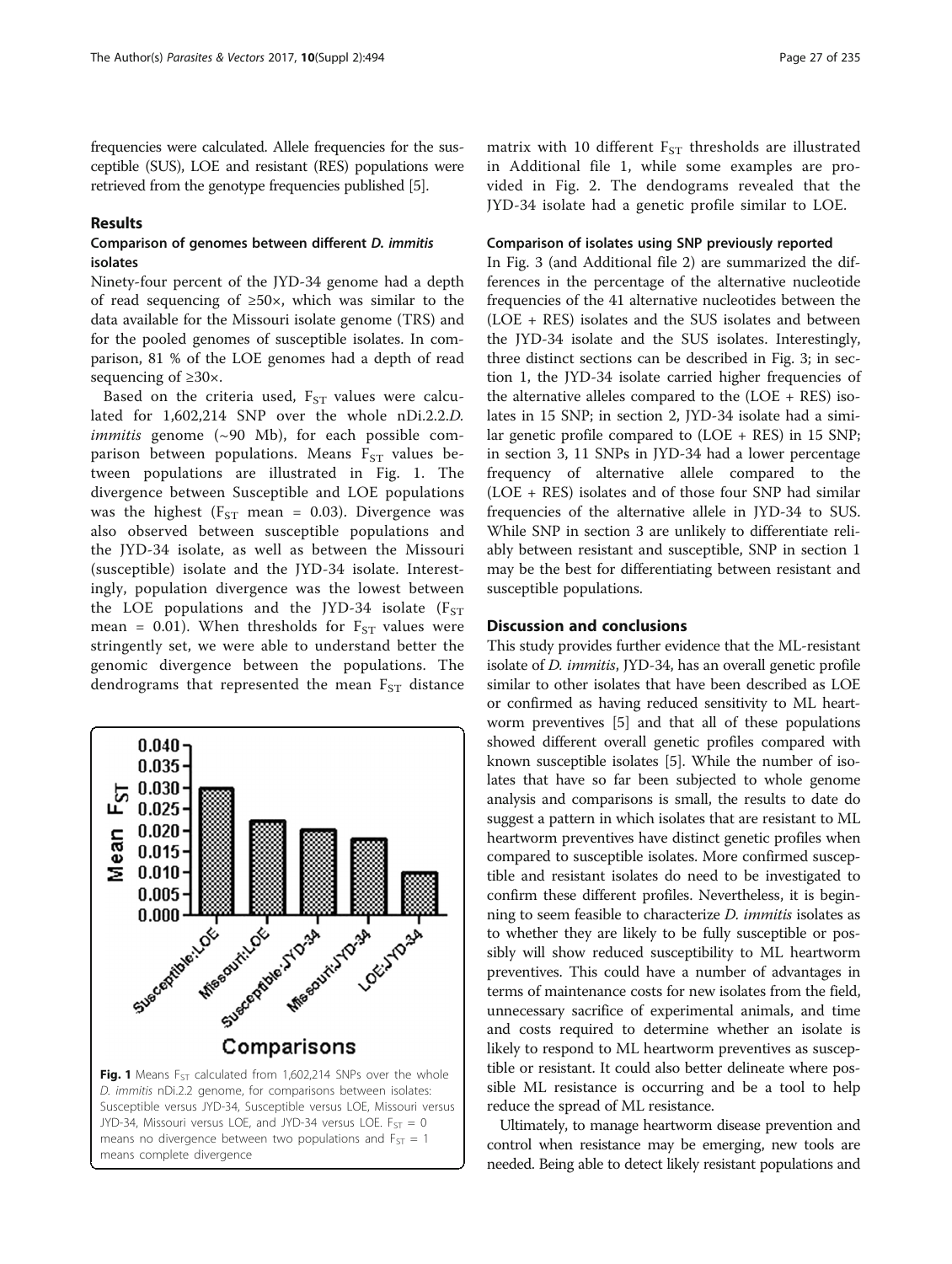<span id="page-3-0"></span>

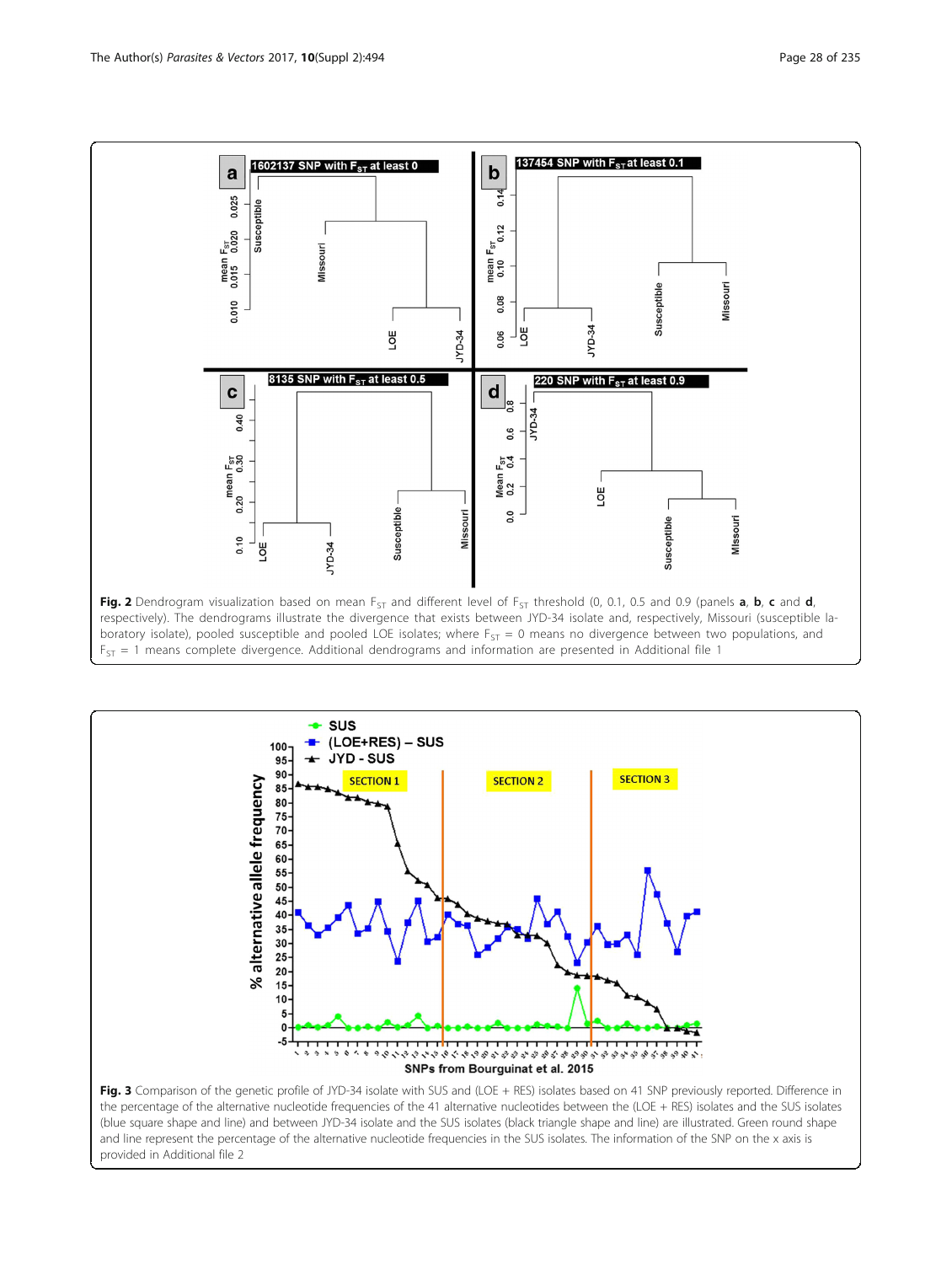<span id="page-4-0"></span>

measure any new therapeutics that may emerge against those populations may be critically important to maintaining high-level control. It will also be important to be able to measure any change in the level of susceptibility over time and to differentiate between real resistance and an inaccurately diagnosed LOE, which should be ascribed to a lack of full compliance with use of heartworm preventives.

Based on whole genome and  $F_{ST}$  analysis, the JYD-34 isolate is genetically closer to the LOE and confirmed resistant isolates than to the susceptible isolates so far analyzed. The analysis of the 41 SNP previously reported to possibly differentiate between susceptible and LOE/RES showed that a higher genetic divergence of JYD with SUS existed compared with LOE/RES. This provides additional evidence that the JYD-34 isolate is resistant, and the genetic analysis is consistent with the results found in efficacy studies with this isolate. The JYD-34 isolate could be an ideal isolate to test new molecules and/or products with new modes of action that may have the property of breaking ML resistance in *D. immi*tis. Such new antiparasitic drugs would be very desirable should control of heartworm disease not be maintained with ML. An ability to categorize isolates as to whether they are susceptible or resistant to ML preventives may be helpful for the long-term sustainability of highly effective heartworm prevention.

Genetic analyses can be valuable and may predict ML response. This analysis suggests that some of the 41 SNP previously identified as possibly useful as markers for reduced efficacy of ML heartworm preventives may not be reliable with all isolates that show reduced susceptibility. On the other hand, many of these SNP have held up as probably being useful for monitoring for reduced susceptibility. However, additional isolates and investigations are needed to increase confidence in a

small suite of genetic markers. In that context, some additional results can be found in another study reported in this issue [\[17](#page-5-0)]; and further investigation of these markers is underway in order to better define a small subset of markers that can be used to monitor for ML resistance with confidence. Such markers could be used to undertake large-scale surveys for ML resistance in domestic dogs and wild canids. Based on experience with other parasite species in which anthelmintic resistance has been confirmed, there may be an advantage in characterizing isolates as to whether they are genetically susceptible or resistant before efficacy studies are undertaken in vivo, which involves the sacrifice of experimental animals and considerable cost. The current reported resistant isolates are mostly localized in the Mississippi basin (Fig. 4). However, the use of genetic markers may be particularly helpful in better delineating where possible ML preventive resistance could be a threat.

## Additional files

[Additional file 1:](dx.doi.org/10.1186/s13071-017-2437-5) Dendrogram visualization based on means F<sub>ST.</sub> The dendrograms illustrate the divergence that exists between JYD-34 isolate and Missouri, Susceptible and LOE isolates, where  $F_{ST} = 0$  means no divergence between two population and  $F_{ST} = 1$  means complete divergence. In this analysis, for each SNP out of the total 1,602,137 SNP, the  $F_{ST}$  corresponding to each of the different comparisons  $-$  LOE/Susceptible, LOE/TRS, LOE/JYD, Susceptible/TRS, Susceptible/JYD and TRS/JYD – were calculated. If at least one of these comparisons had an  $F<sub>ST</sub>$  value of 0.1 or greater, the corresponding SNP and the  $F_{ST}$  for each population comparison were retained in the analysis. Based on this criterion, 137,454 SNPs were kept to calculate the mean  $F_{ST}$  used in the distance matrix that allowed the construction of the dendrogram. Thresholds were progressively increased from 0 to 0.9. (PDF 228 kb)

[Additional file 2:](dx.doi.org/10.1186/s13071-017-2437-5) Additional information for Fig. [3](#page-3-0) regarding the SNP locations in the nDi.2.2.Dirofilaria immitis genome. (XLSX 12 kb)